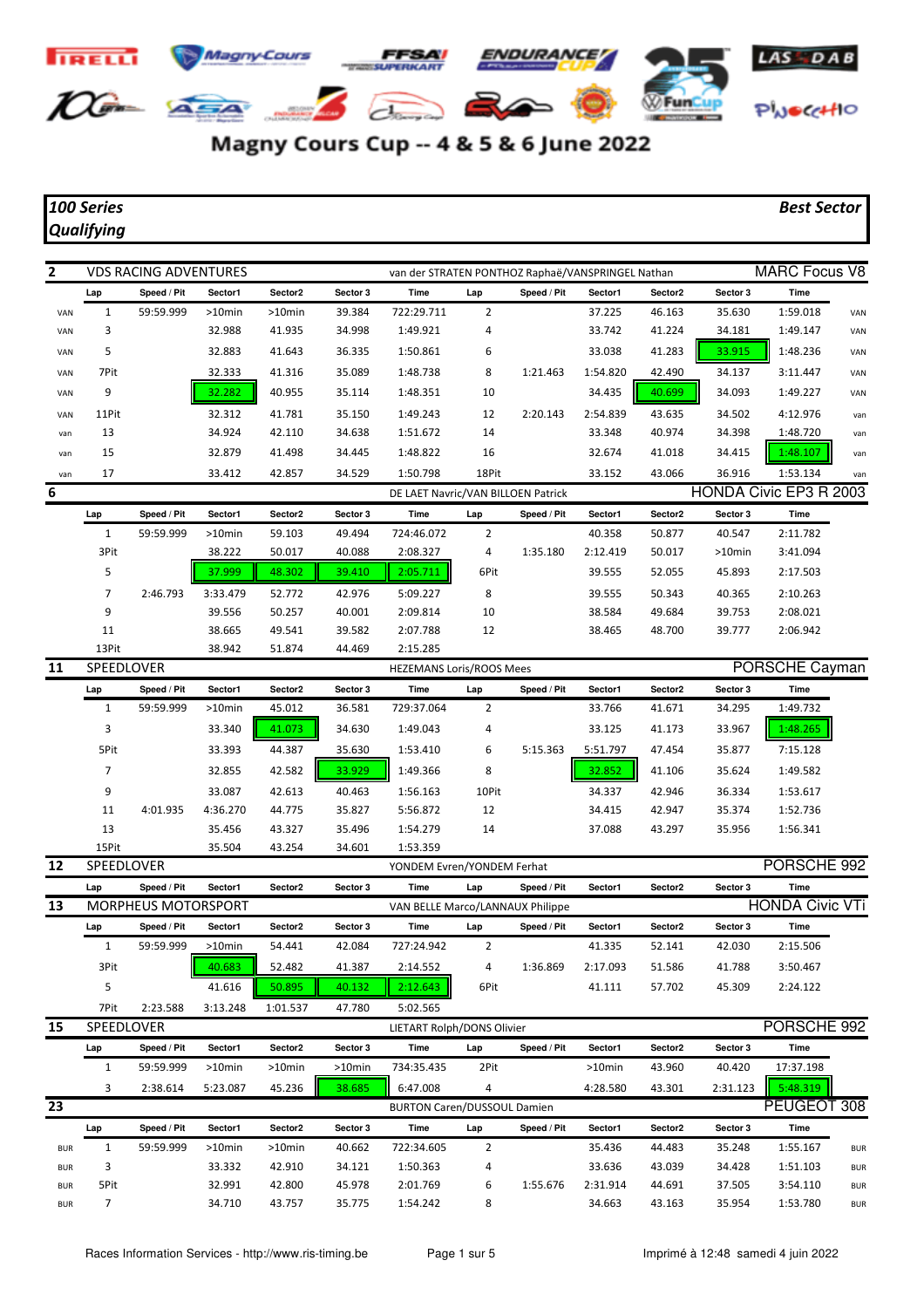| <b>BUR</b> | 9               |                           | 34.471    | 43.130    | 35.142   | 1:52.743                                          | 10             |             | 34.907   | 43.524   | 35.862   | 1:54.293                        | <b>BUR</b> |
|------------|-----------------|---------------------------|-----------|-----------|----------|---------------------------------------------------|----------------|-------------|----------|----------|----------|---------------------------------|------------|
| <b>BUR</b> | 11Pit           |                           | 35.141    | 42.737    | 37.065   | 1:54.943                                          | 12             | 1:51.740    | 2:27.463 | 50.752   | 45.421   | 4:03.636                        | <b>BUR</b> |
| <b>BUR</b> | 13Pit           |                           | 34.127    | 43.957    | 42.871   | 2:00.955                                          | 14             | 1:32.696    | 2:03.699 | 43.853   | 34.771   | 3:22.323                        | <b>BUR</b> |
| <b>BUR</b> | 15              |                           | 34.378    | 41.972    | 33.997   | 1:50.347                                          | 16             |             | 32.852   | 42.856   | 33.743   | 1:49.451                        | <b>BUR</b> |
|            |                 |                           | 32.710    | 42.337    | 34.442   | 1:49.489                                          | 18Pit          |             | 32.618   | 42.370   |          |                                 |            |
| <b>BUR</b> | 17              |                           |           |           |          |                                                   |                |             |          |          | 39.962   | 1:54.950                        | <b>BUR</b> |
| <b>BUR</b> | 19              | 1:27.168                  | 1:58.184  | 42.297    | 34.294   | 3:14.775                                          | 20             |             | 32.905   | 42.391   | 35.086   | 1:50.382                        | <b>BUR</b> |
| <b>BUR</b> | 21Pit           |                           | 36.388    | 52.853    | 52.095   | 2:21.336                                          |                |             |          |          |          |                                 |            |
| 25         | <b>TEAM VDB</b> |                           |           |           |          | HOOGWERF Yardy/TEIRLINCK Steven                   |                |             |          |          |          | <b>SEAT Cupra</b>               |            |
|            | Lap             | Speed / Pit               | Sector1   | Sector2   | Sector 3 | Time                                              | Lap            | Speed / Pit | Sector1  | Sector2  | Sector 3 | Time                            |            |
|            | $\mathbf{1}$    | 59:59.999                 | $>10$ min | >10min    | 41.467   | 722:36.241                                        | 2              |             | 41.622   | 2:36.524 | 38.437   | 3:56.583                        |            |
|            | 3               |                           | 35.731    | 44.578    | 36.215   | 1:56.524                                          | 4              |             | 35.022   | 43.628   | 36.541   | 1:55.191                        |            |
|            | 5Pit            |                           | 35.312    | 43.602    | 35.800   | 1:54.714                                          | 6              | 1:06.967    | 1:40.745 | 44.245   | 37.170   | 3:02.160                        |            |
|            | 7               |                           | 34.393    | 43.373    | 35.174   | 1:52.940                                          | 8              |             | 34.328   | 43.336   | 35.235   | 1:52.899                        |            |
|            | 9Pit            |                           | 34.299    | 43.473    | 34.759   | 1:52.531                                          | 10             | 1:49.220    | 2:29.654 | 50.141   | 39.663   | 3:59.458                        |            |
|            | 11              |                           | 39.983    | 47.589    | 39.553   | 2:07.125                                          | 12             |             | 37.780   | 46.524   | 38.640   | 2:02.944                        |            |
|            | 13              |                           | 37.866    | 45.937    | 38.529   | 2:02.332                                          | 14             |             | 37.071   | 45.864   | 38.755   | 2:01.690                        |            |
|            | 15              |                           | 37.502    | 46.028    | 37.926   | 2:01.456                                          | 16             |             | 37.509   | 46.256   | 38.491   | 2:02.256                        |            |
|            | 17              |                           | 36.170    | 45.306    | 37.008   | 1:58.484                                          | 18             |             | 36.845   | 45.415   | 36.736   | 1:58.996                        |            |
|            | 19              |                           | 36.266    | 44.702    | 36.557   | 1:57.525                                          | 20             |             | 36.088   | 44.230   | 36.605   | 1:56.923                        |            |
|            | 21Pit           |                           | 39.614    | 52.762    | 44.170   | 2:16.546                                          |                |             |          |          |          |                                 |            |
| 27         |                 |                           |           |           |          | DE BOECK Eric/PEIGNEUR Jean-Luc                   |                |             |          |          |          | <b>SEAT Leon Super Copa MK2</b> |            |
|            | Lap             | Speed / Pit               | Sector1   | Sector2   | Sector 3 | Time                                              | Lap            | Speed / Pit | Sector1  | Sector2  | Sector 3 | Time                            |            |
|            | $\mathbf{1}$    | 59:59.999                 | $>10$ min | $>10$ min | 46.908   | 722:43.249                                        | $\overline{2}$ |             | 44.149   | 52.088   | 45.852   | 2:22.089                        |            |
|            | 3               |                           | 42.730    | 51.286    | 45.351   | 2:19.367                                          | 4              |             | 43.095   | 50.913   | 44.618   | 2:18.626                        |            |
|            | 5               |                           | 41.196    | 51.443    | 41.950   | 2:14.589                                          | 6              |             | 40.802   | 50.102   | 41.948   | 2:12.852                        |            |
|            | $\overline{7}$  |                           | 40.702    | 49.860    | 42.010   | 2:12.572                                          | 8              |             | 39.536   | 49.065   | 41.632   | 2:10.233                        |            |
|            | 9               |                           | 39.836    | 49.138    | 40.151   | 2:09.125                                          | 10Pit          |             | 39.526   | 50.507   | 41.434   | 2:11.467                        |            |
|            | 11              | 2:13.482                  | 2:55.684  | 53.562    | 43.228   | 4:32.474                                          | 12             |             | 41.921   | 51.856   | 42.327   | 2:16.104                        |            |
|            | 13              |                           | 44.601    | 50.481    | 41.416   | 2:16.498                                          | 14             |             | 40.897   | 50.622   | 41.207   | 2:12.726                        |            |
|            | 15              |                           | 39.578    | 50.886    | 40.498   | 2:10.962                                          | 16             |             | 39.559   | 49.498   | 40.617   | 2:09.674                        |            |
|            |                 |                           |           |           |          |                                                   |                |             |          |          |          |                                 |            |
|            | 17              |                           | 39.253    | 48.766    | 39.585   | 2:07.604                                          | 18             |             | 39.137   | 48.799   | 40.644   | 2:08.580                        |            |
|            |                 |                           |           |           |          |                                                   |                |             |          |          |          |                                 |            |
|            | 19              |                           | 38.859    | 48.887    | 39.929   | 2:07.675                                          | 20             |             | 38.976   | 48.442   | 39.944   | 2:07.362                        |            |
| 35         |                 | <b>STEVENS MOTORSPORT</b> |           |           |          | STEVENS Xavier/STEVENS Jochen                     |                |             |          |          |          | <b>BMW M2 CS</b>                |            |
|            | Lap             | Speed / Pit               | Sector1   | Sector2   | Sector 3 | Time                                              | Lap            | Speed / Pit | Sector1  | Sector2  | Sector 3 | Time                            |            |
| <b>STE</b> | $\mathbf{1}$    | 59:59.999                 | >10min    | >10min    | 38.821   | 722:43.729                                        | 2              |             | 37.108   | 44.318   | 37.419   | 1:58.845                        | <b>STE</b> |
| <b>STE</b> | 3               |                           | 35.408    | 44.349    | 36.776   | 1:56.533                                          | 4              |             | 35.954   | 44.127   | 36.956   | 1:57.037                        | <b>STE</b> |
| STE        | 5               |                           | 35.056    | 43.747    | 36.828   | 1:55.631                                          | 6              |             | 35.305   | 43.929   | 37.272   | 1:56.506                        | STE        |
| STE        | 7               |                           | 35.589    | 45.578    | 36.566   | 1:57.733                                          | 8Pit           |             | 35.129   | 45.429   | 38.069   | 1:58.627                        | STE        |
| STE        | 9               | 3:04.483                  | 3:40.818  | 44.194    | 37.490   | 5:02.502                                          | 10             |             | 35.686   | 43.454   | 36.563   | 1:55.703                        | STE        |
| STE        | 11              |                           | 35.124    | 43.800    | 36.405   | 1:55.329                                          | 12             |             | 35.577   | 44.807   | 40.405   | 2:00.789                        | STE        |
| STE        | 13              |                           | 34.792    | 43.122    | 36.208   | 1:54.122                                          | 14             |             | 35.533   | 44.425   | 36.710   | 1:56.668                        | STE        |
| STE        | 15              |                           | 35.154    | 44.098    | 43.220   | 2:02.472                                          | 16             |             | 45.986   | 44.254   | 37.626   | 2:07.866                        | STE        |
| <b>STE</b> | 17              |                           | 35.093    | 43.345    | 36.193   | 1:54.631                                          | 18             |             | 34.880   | 43.255   | 36.633   | 1:54.768                        | STE        |
| STE        | 19Pit           |                           | 35.018    | 43.403    | 38.456   | 1:56.877                                          |                |             |          |          |          |                                 |            |
| 37         |                 |                           |           |           |          | DEGER Hervé/HEINEN Jérome/TRICOCHE Laurent        |                |             |          |          |          | <b>RENAULT Clio Cup RS</b>      |            |
|            | Lap             | Speed / Pit               | Sector1   | Sector2   | Sector 3 | Time                                              | Lap            | Speed / Pit | Sector1  | Sector2  | Sector 3 | Time                            |            |
|            | $\mathbf{1}$    | 59:59.999                 | >10min    | $>10$ min | 42.388   | 722:48.535                                        | $\overline{2}$ |             | 41.034   | 50.690   | 43.193   | 2:14.917                        |            |
|            | 3               |                           | 39.528    | 48.618    | 38.953   | 2:07.099                                          | 4              |             | 40.053   | 48.816   | 38.279   | 2:07.148                        |            |
|            | 5               |                           | 38.921    | 47.875    | 38.271   | 2:05.067                                          | 6              |             | 38.412   | 47.820   | 38.145   | 2:04.377                        |            |
|            | 7Pit            |                           | 38.087    | 47.338    | 37.395   | 2:02.820                                          | 8              | 1:54.272    | 2:33.729 | 49.209   | 39.323   | 4:02.261                        |            |
|            | 9               |                           | 38.792    | 48.107    | 41.374   | 2:08.273                                          | 10             |             | 38.435   | 47.533   | 38.083   | 2:04.051                        |            |
|            | 11              |                           | 37.805    | 47.375    | 37.920   | 2:03.100                                          | 12             |             | 38.151   | 47.103   | 37.814   | 2:03.068                        |            |
|            | 13              |                           | 37.748    | 47.072    | 37.805   | 2:02.625                                          | 14Pit          |             | 38.205   | 48.485   | 40.412   | 2:07.102                        |            |
|            | 15              | 1:59.879                  | 2:39.860  | 50.037    | 41.221   | 4:11.118                                          | 16             |             | 39.475   | 49.497   | 39.415   | 2:08.387                        |            |
|            | 17              |                           | 39.262    | 49.185    | 39.439   | 2:07.886                                          | 18             |             | 39.215   | 49.501   | 39.356   | 2:08.072                        |            |
|            | 19              |                           | 39.276    | 48.503    | 39.930   | 2:07.709                                          | 20             |             | 39.201   | 48.937   | 39.111   | 2:07.249                        |            |
| 43         |                 |                           |           |           |          | VAN DEN HOVE Gunther/BRADT Wim/VAN DEN HOVE Maxim |                |             |          |          |          | <b>SEAT Cupra</b>               |            |
|            | Lap             | Speed / Pit               | Sector1   | Sector2   | Sector 3 | Time                                              | Lap            | Speed / Pit | Sector1  | Sector2  | Sector 3 | Time                            |            |
| <b>BRA</b> | $\mathbf{1}$    | 59:59.999                 | >10min    | >10min    | 42.325   | 722:51.823                                        | 2              |             | 38.805   | 49.056   | 38.864   | 2:06.725                        | <b>BRA</b> |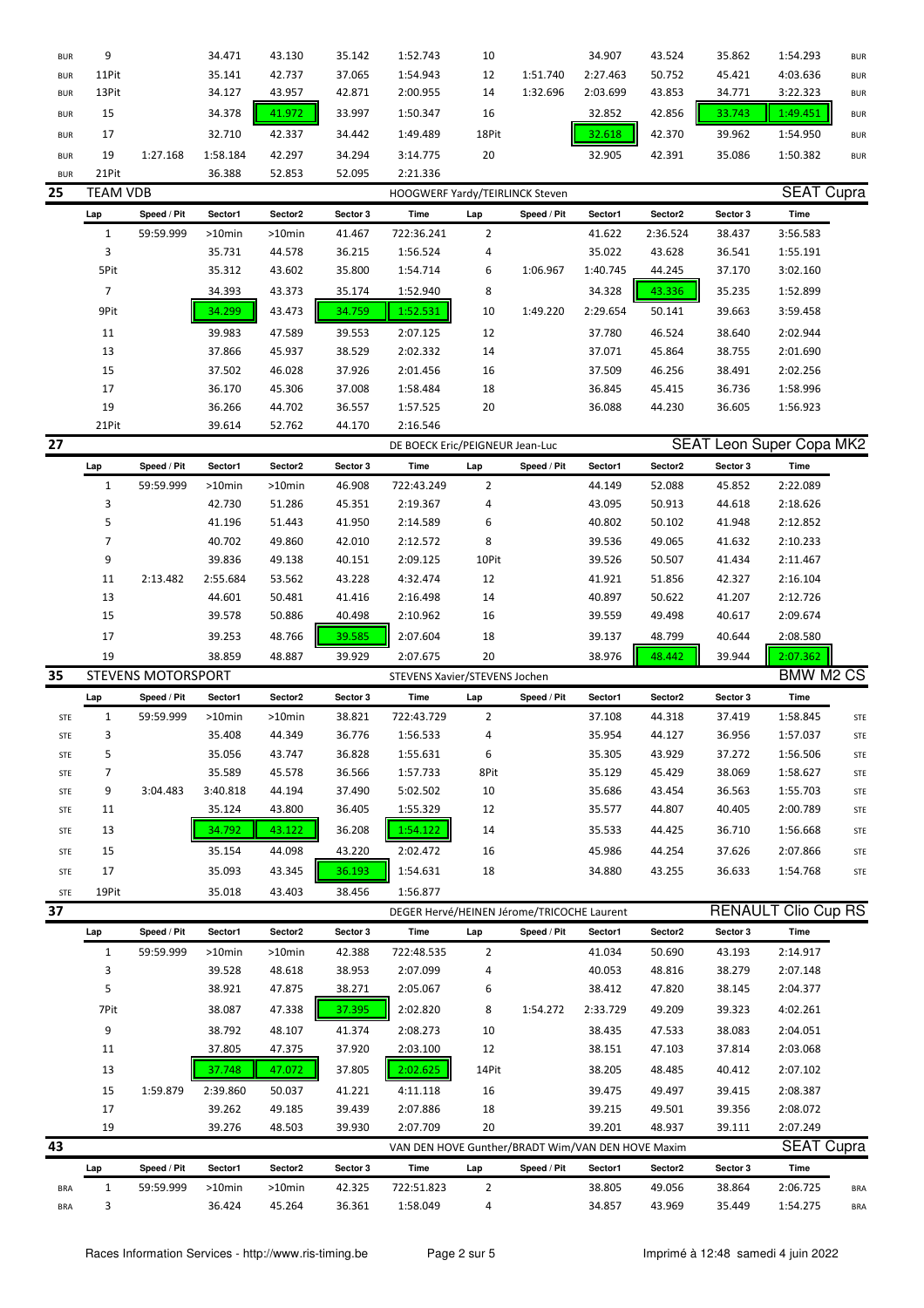| <b>BRA</b> | 5            |                       | 34.440    | 45.610    | 35.462   | 1:55.512                                             | 6              |             | 36.636   | 44.718  | 35.667         | 1:57.021              | <b>BRA</b> |
|------------|--------------|-----------------------|-----------|-----------|----------|------------------------------------------------------|----------------|-------------|----------|---------|----------------|-----------------------|------------|
| <b>BRA</b> | 7            |                       | 34.658    | 44.391    | 36.180   | 1:55.229                                             | 8Pit           |             | 35.188   | 43.372  | 38.075         | 1:56.635              | <b>BRA</b> |
| <b>BRA</b> | 9            | 4:54.913              | 5:28.516  | 43.283    | 39.215   | 6:51.014                                             | 10             |             | 34.172   | 43.172  | 34.675         | 1:52.019              | <b>BRA</b> |
| <b>BRA</b> | 11           |                       | 35.289    | 43.267    | 36.379   | 1:54.935                                             | 12             |             | 33.647   | 42.514  | 35.370         | 1:51.531              | <b>BRA</b> |
| <b>BRA</b> | 13           |                       | 33.407    | 41.917    | 35.726   | 1:51.050                                             | 14             |             | 33.531   | 42.249  | 34.625         | 1:50.405              | <b>BRA</b> |
| <b>BRA</b> | 15           |                       | 34.587    | 45.186    | 37.387   | 1:57.160                                             | 16             |             | 33.616   | 43.713  | 38.986         | 1:56.315              | <b>BRA</b> |
|            |              |                       |           |           |          |                                                      |                |             |          |         |                |                       |            |
| <b>BRA</b> | 17           |                       | 33.578    | 42.229    | 34.426   | 1:50.233                                             | 18Pit          |             | 35.964   | 43.790  | 40.711         | 2:00.465              | <b>BRA</b> |
| 53         |              |                       |           |           |          | FRANKEN Christian/DE CONINCK Alain/LIBBRECHT Vincent |                |             |          |         |                | <b>HONDA Type R</b>   |            |
|            | Lap          | Speed / Pit           | Sector1   | Sector2   | Sector 3 | Time                                                 | Lap            | Speed / Pit | Sector1  | Sector2 | Sector 3       | Time                  |            |
|            | $\mathbf{1}$ | 59:59.999             | >10min    | $>10$ min | 48.734   | 723:03.220                                           | $\overline{2}$ |             | 43.110   | 52.243  | 42.415         | 2:17.768              |            |
|            | 3            |                       | 42.333    | 51.882    | 42.514   | 2:16.729                                             | 4Pit           |             | 42.740   | 59.107  | 46.832         | 2:28.679              |            |
|            | 5            | 2:20.862              | 3:04.073  | 53.395    | 43.562   | 4:41.030                                             | 6              |             | 42.965   | 53.428  | 43.266         | 2:19.659              |            |
|            | 7            |                       | 42.007    | 52.855    | 42.870   | 2:17.732                                             | 8              |             | 42.186   | 51.365  | 43.594         | 2:17.145              |            |
|            | 9Pit         |                       | 41.072    | 51.127    | 43.366   | 2:15.565                                             | 10             | 3:09.952    | 3:56.182 | 58.161  | 48.831         | 5:43.174              |            |
|            | 11           |                       | 49.504    | 55.518    | 47.529   | 2:32.551                                             | 12             |             | 45.364   | 53.463  | 45.904         | 2:24.731              |            |
|            | 13           |                       | 44.412    | 54.090    | 45.979   | 2:24.481                                             | 14             |             | 43.400   | 53.304  | 45.187         | 2:21.891              |            |
|            | 15           |                       | 44.700    | 53.248    | 45.193   | 2:23.141                                             | 16             |             | 45.813   | 54.767  | 46.379         | 2:26.959              |            |
|            | 17           |                       | 44.072    | 54.844    | 43.580   | 2:22.496                                             |                |             |          |         |                |                       |            |
| 66         |              |                       |           |           |          | VAN WOENSEL Chris/MERTENS Dirk/VAN EGDOM Maurits     |                |             |          |         |                | <b>MARC BMW V8</b>    |            |
|            | Lap          | Speed / Pit           | Sector1   | Sector2   | Sector 3 | Time                                                 | Lap            | Speed / Pit | Sector1  | Sector2 | Sector 3       | <b>Time</b>           |            |
| MER        | $\mathbf{1}$ | 59:59.999             | >10min    | >10min    | 40.022   | 722:31.123                                           | 2              |             | 38.635   | 45.944  | 38.008         | 2:02.587              | MER        |
| MER        | 3            |                       | 35.172    | 44.580    | 36.521   | 1:56.273                                             | 4              |             | 34.867   | 42.799  | 35.865         | 1:53.531              | MER        |
| MER        | 5            |                       | 34.759    | 46.577    | 37.741   | 1:59.077                                             | 6              |             | 34.701   | 42.358  | 37.260         | 1:54.319              | MER        |
| MER        | 7Pit         |                       | 35.227    | 43.386    | 36.521   | 1:55.134                                             | 8              | 2:27.918    | 3:02.094 | 44.917  | 37.931         | 4:24.942              | MER        |
| MER        | 9            |                       | 36.195    | 42.896    | 36.363   | 1:55.454                                             | 10             |             | 33.973   | 42.282  | 35.296         | 1:51.551              | MER        |
| MER        | 11Pit        |                       | 33.751    | 42.328    | 36.686   | 1:52.765                                             |                |             |          |         |                |                       |            |
| 69         |              | MORPHEUS MOTORSPORT   |           |           |          | VAN KUYK Rogier/LETEN Thomas                         |                |             |          |         |                | <b>RENAULT Clio 2</b> |            |
|            | Lap          | Speed / Pit           | Sector1   | Sector2   | Sector 3 | Time                                                 | Lap            | Speed / Pit | Sector1  | Sector2 | Sector 3       | Time                  |            |
|            | $\mathbf{1}$ | 59:59.999             | $>10$ min | 58.342    | 43.103   | 728:01.437                                           | $\overline{2}$ |             | 42.928   | 51.879  | 41.090         | 2:15.897              |            |
|            | 3            |                       | 42.095    | 52.940    | 42.823   | 2:17.858                                             | 4              |             | 42.294   | 51.782  | 41.937         | 2:16.013              |            |
|            | 5Pit         |                       | 41.841    | 52.514    | 42.474   | 2:16.829                                             | 6              | 3:01.701    | 3:45.454 | 52.303  | 43.068         | 5:20.825              |            |
|            | 7            |                       | 42.129    | 51.462    | 40.313   | 2:13.904                                             | 8              |             | 40.808   | 50.283  | 41.319         | 2:12.410              |            |
|            | 9            |                       | 41.002    | 51.225    | 40.499   | 2:12.726                                             | 10             |             | 40.501   | 49.831  | 39.903         | 2:10.235              |            |
|            | 11           |                       | 39.887    | 49.699    | 40.018   | 2:09.604                                             | 12             |             | 40.268   | 49.834  | 39.648         | 2:09.750              |            |
|            | 13           |                       | 39.768    | 50.412    | 39.719   | 2:09.899                                             | 14Pit          |             | 40.937   | 50.517  | 42.817         | 2:14.271              |            |
| 70         |              |                       |           |           |          | VANDER EECKEN Patrick/LA MONICA Nicolas              |                |             |          |         |                | PEUGEOT 206           |            |
|            |              |                       |           |           |          |                                                      |                |             |          |         |                |                       |            |
|            | Lap          | Speed / Pit           | Sector1   | Sector2   | Sector 3 | Time                                                 | Lap            | Speed / Pit | Sector1  | Sector2 | Sector 3       | Time                  |            |
|            | 1            | 59:59.999             | >10min    | >10min    | 46.758   | 722:56.137                                           | $\overline{2}$ |             | 45.198   | 53.980  | 44.214         | 2:23.392              |            |
|            | 3            |                       | 44.594    | 54.131    | 43.467   | 2:22.192                                             | 4Pit           |             | 44.155   | 55.452  | 46.676         | 2:26.283              |            |
| 72         |              |                       |           |           |          | HERTSENS Olivier/FRANCIS Sébastien                   |                |             |          |         |                |                       | BMW M3     |
|            | Lap          | Speed / Pit           | Sector1   | Sector2   | Sector 3 | Time                                                 | Lap            | Speed / Pit | Sector1  | Sector2 | Sector 3       | Time                  |            |
|            | 1Pit         | 59:59.999             | >10min    | 51.477    | 40.349   | 723:51.787                                           | $\overline{2}$ | 5:40.157    | 6:16.002 | 48.398  | 41.082         | 7:45.482              |            |
|            | 3            |                       | 36.863    | 46.570    | 38.410   | 2:01.843                                             | 4              |             | 40.370   | 46.387  | 38.157         | 2:04.914              |            |
|            | 5Pit         |                       | 36.978    | 46.710    | 38.945   | 2:02.633                                             | 6              | 1:35.765    | 2:10.670 | 46.237  | 37.697         | 3:34.604              |            |
|            | 7            |                       | 35.761    | 45.197    | 36.680   | 1:57.638                                             | 8              |             | 2:33.791 | 44.676  | 37.597         | 3:56.064              |            |
|            | 9            |                       | 35.088    | 44.496    | 36.272   | 1:55.856                                             | 10             |             | 35.667   | 44.609  | 36.446         | 1:56.722              |            |
|            | 11           |                       | 35.932    | 44.256    | 36.133   | 1:56.321                                             | 12             |             | 2:32.785 | 44.172  | 36.823         | 3:53.780              |            |
|            | 13           |                       | 35.220    | 44.294    | 35.970   | 1:55.484                                             | 14             |             | 35.593   | 44.289  | 35.934         | 1:55.816              |            |
|            | 15           |                       | 35.363    | 44.306    | 36.471   | 1:56.140                                             | 16             |             | 35.068   | 44.621  | 36.114         | 1:55.803              |            |
|            | 17           |                       | 35.339    | 44.107    | 35.775   | 1:55.221                                             |                |             |          |         |                |                       |            |
| 78         |              | <b>BELGIUM RACING</b> |           |           |          |                                                      |                |             |          |         |                | Porsche 991           |            |
|            | Lap          | Speed / Pit           | Sector1   | Sector2   | Sector 3 | Time                                                 | Lap            | Speed / Pit | Sector1  | Sector2 | Sector 3       | <b>Time</b>           |            |
| 88         | <b>WAMB</b>  |                       |           |           |          | BUSSCHAERT Nicolas/VAN ZANDYCKE Nicolas              |                |             |          |         | <b>RENAULT</b> | Clio III Cup          |            |
|            | Lap          | Speed / Pit           | Sector1   | Sector2   | Sector 3 | Time                                                 | Lap            | Speed / Pit | Sector1  | Sector2 | Sector 3       | <b>Time</b>           |            |
|            | $\mathbf{1}$ | 59:59.999             | >10min    | 54.057    | 43.876   | 727:09.201                                           | $\overline{2}$ |             | 43.138   | 50.103  | 40.075         | 2:13.316              |            |
|            | 3            |                       | 38.712    | 48.519    | 38.853   | 2:06.084                                             | 4              |             | 38.643   | 48.226  | 38.810         | 2:05.679              |            |
|            | 5            |                       | 38.148    | 48.268    | 38.444   | 2:04.860                                             | 6              |             | 37.860   | 47.468  | 38.355         | 2:03.683              |            |
|            | 7            |                       | 38.037    | 47.041    | 38.079   | 2:03.157                                             | 8Pit           |             | 38.964   | 50.506  | 41.927         | 2:11.397              |            |
|            | 9            | 2:04.192              | 2:43.739  | 49.461    | 40.390   | 4:13.590                                             | 10             |             | 39.756   | 48.616  | 40.300         | 2:08.672              |            |
|            |              |                       |           |           |          |                                                      |                |             |          |         |                |                       |            |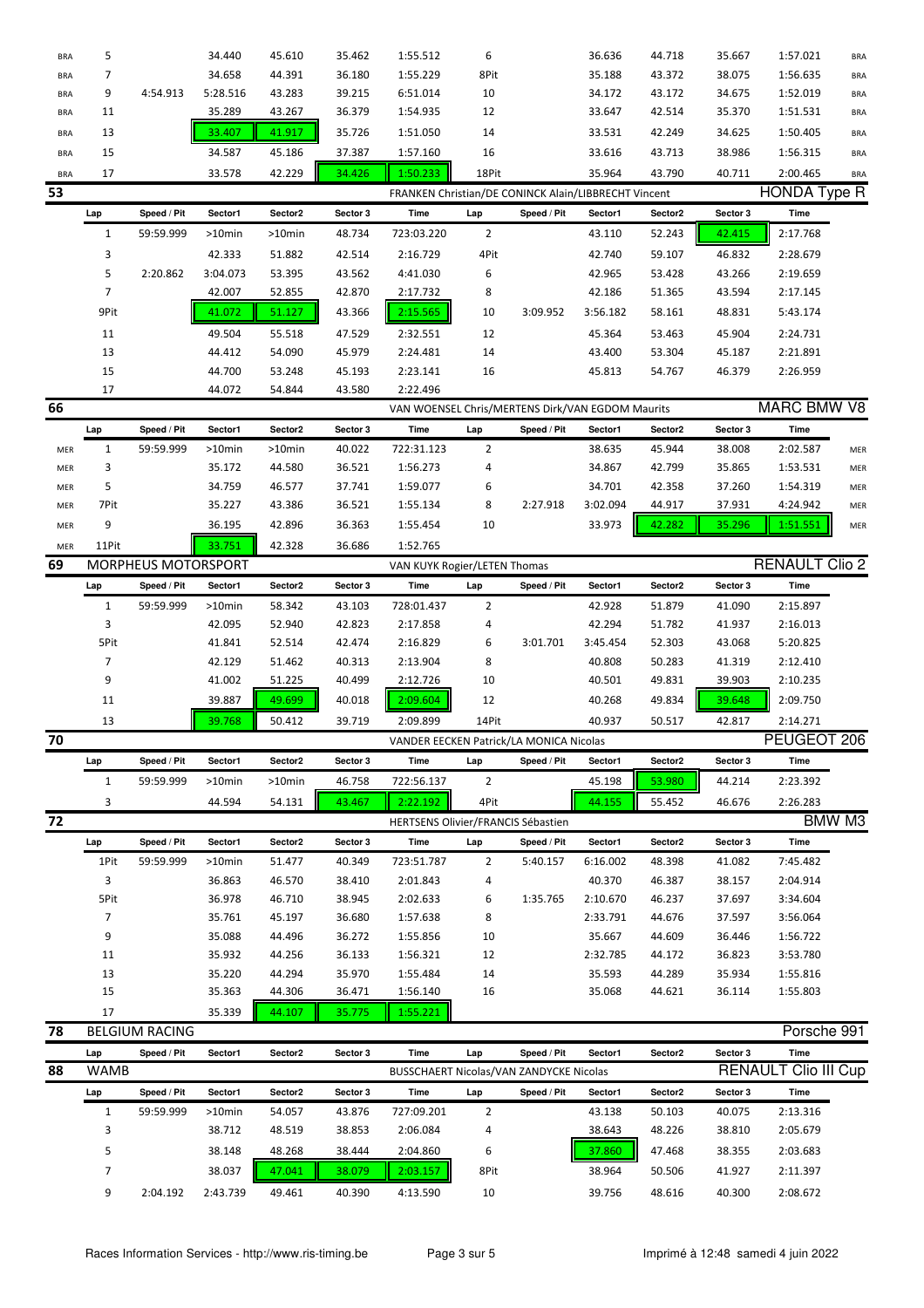|     | 11           |                       | 39.062   | 49.053   | 39.901   | 2:08.016                                                  | 12             |             | 39.032   | 51.161              | 41.993   | 2:12.186                      |  |
|-----|--------------|-----------------------|----------|----------|----------|-----------------------------------------------------------|----------------|-------------|----------|---------------------|----------|-------------------------------|--|
|     | 13           |                       | 38.175   | 48.459   | 39.259   | 2:05.893                                                  | 14             |             | 38.341   | 48.419              | 38.776   | 2:05.536                      |  |
|     | 15           |                       | 38.024   | 48.104   | 39.023   | 2:05.151                                                  | 16             |             | 38.480   | 50.384              | 40.354   | 2:09.218                      |  |
|     | 17           |                       | 40.659   | 49.357   | 41.578   | 2:11.594                                                  | 18             |             | 38.035   | 48.356              | 40.503   | 2:06.894                      |  |
|     | 19Pit        |                       | 39.360   | 49.277   | 49.629   | 2:18.266                                                  |                |             |          |                     |          |                               |  |
| 94  |              |                       |          |          |          | PATZE Guillaume/PATZE André                               |                |             |          |                     |          | BMW <sub>Z4</sub>             |  |
|     |              |                       |          |          |          |                                                           |                |             |          |                     |          |                               |  |
|     | Lap          | Speed / Pit           | Sector1  | Sector2  | Sector 3 | Time                                                      | Lap            | Speed / Pit | Sector1  | Sector2             | Sector 3 | Time                          |  |
|     | $\mathbf{1}$ | 59:59.999             | >10min   | 51.901   | >10min   | 722:18.265                                                | $\overline{2}$ |             | 37.235   | 46.789              | 37.090   | 2:01.114                      |  |
|     | 3            |                       | 36.685   | 45.735   | 36.452   | 1:58.872                                                  | 4              |             | 36.005   | 46.895              | 37.212   | 2:00.112                      |  |
|     | 5            |                       | 35.832   | 44.712   | 37.278   | 1:57.822                                                  | 6              |             | 35.076   | 46.743              | 40.705   | 2:02.524                      |  |
|     | 7            |                       | 34.947   | 44.906   | 36.218   | 1:56.071                                                  | 8Pit           |             | 38.045   | 53.733              | 42.724   | 2:14.502                      |  |
|     | 9            | 2:05.602              | 2:43.597 | 47.494   | 38.730   | 4:09.821                                                  | 10             |             | 36.282   | 46.034              | 37.463   | 1:59.779                      |  |
|     | 11           |                       | 36.426   | 45.511   | 37.094   | 1:59.031                                                  | 12             |             | 36.953   | 46.062              | 37.413   | 2:00.428                      |  |
|     | 13           |                       | 35.944   | 45.286   | 37.156   | 1:58.386                                                  | 14             |             | 35.800   | 45.600              | 37.262   | 1:58.662                      |  |
|     | 15           |                       | 35.464   | 46.355   | 50.925   | 2:12.744                                                  | 16             |             | 35.319   | 44.915              | 40.102   | 2:00.336                      |  |
|     |              |                       |          |          |          |                                                           |                |             |          |                     |          |                               |  |
|     | 17           |                       | 35.917   | 1:01.896 | 38.835   | 2:16.648                                                  | 18Pit          |             | 37.840   | 45.181              | 39.269   | 2:02.290                      |  |
|     | 19           | 2:01.048              | 2:34.868 | 45.567   | 37.603   | 3:58.038                                                  | 20             |             | 35.622   | 44.843              | 36.934   | 1:57.399                      |  |
|     | 21           |                       | 35.191   | 45.705   | 37.018   | 1:57.914                                                  |                |             |          |                     |          |                               |  |
| 96  |              |                       |          |          |          | <b>MULLER Yvan</b>                                        |                |             |          |                     |          | <b>RENAULT Clio III</b>       |  |
|     | Lap          | Speed / Pit           | Sector1  | Sector2  | Sector 3 | Time                                                      | Lap            | Speed / Pit | Sector1  | Sector2             | Sector 3 | Time                          |  |
|     | $\mathbf{1}$ | 59:59.999             | >10min   | 52.422   | 40.505   | 724:34.612                                                | $\overline{2}$ |             | 2:42.075 | 48.086              | 2:40.103 | 4:06.909                      |  |
|     | 3            |                       | 37.069   | 46.959   | 37.330   | 2:01.358                                                  | 4Pit           |             | 36.759   | 49.677              | 40.404   | 2:06.840                      |  |
|     | 5            | 1:23.493              | 1:59.501 | 46.905   | 37.656   | 3:24.062                                                  | 6              |             | 2:38.220 | 46.721              | 38.454   | 4:03.395                      |  |
|     | 7            |                       | 36.954   | 47.967   | 40.189   | 2:05.110                                                  | 8              |             | 40.348   | 46.866              | 37.819   | 2:05.033                      |  |
|     | 9            |                       | 37.066   | 46.813   | 37.390   | 2:01.269                                                  | 10             |             | 36.862   | 46.627              | 37.306   | 2:00.795                      |  |
|     | 11Pit        |                       | 37.013   | 46.553   | 37.754   | 2:01.320                                                  | 12             | 4:46.171    | 5:22.543 | 47.543              | 37.402   | 6:47.488                      |  |
|     |              |                       |          |          |          |                                                           |                |             |          |                     |          |                               |  |
|     | 13           |                       | 36.784   | 46.439   | 38.419   | 2:01.642                                                  | 14             |             | 36.752   | 46.439              | >10min   | 2:00.143                      |  |
|     | 15           |                       | 36.749   | 46.377   | 37.356   | 2:00.482                                                  | 16             |             | 36.936   | 46.619              | 38.018   | 2:01.573                      |  |
|     | 17Pit        |                       | 37.957   | 52.284   | 45.281   | 2:15.522                                                  |                |             |          |                     |          |                               |  |
| 97  |              |                       |          |          |          |                                                           |                |             |          |                     |          | Porsche 992                   |  |
|     | Lap          | Speed / Pit           | Sector1  | Sector2  | Sector 3 | Time                                                      | Lap            | Speed / Pit | Sector1  | Sector <sub>2</sub> | Sector 3 | Time                          |  |
| 98  |              | <b>BELGIUM RACING</b> |          |          |          |                                                           |                |             |          |                     |          | Porsche 992                   |  |
|     | Lap          | Speed / Pit           | Sector1  | Sector2  | Sector 3 | Time                                                      | Lap            | Speed / Pit | Sector1  | Sector2             | Sector 3 | Time                          |  |
| 99  |              |                       |          |          |          | COOMBER Ricky/SIMMONS Mark                                |                |             |          |                     |          | <b>HONDA Civic FN2 Type R</b> |  |
|     | Lap          | Speed / Pit           | Sector1  | Sector2  | Sector 3 | Time                                                      | Lap            | Speed / Pit | Sector1  | Sector2             | Sector 3 | Time                          |  |
| 110 |              |                       |          |          |          |                                                           |                |             |          |                     |          | <b>RENAULT Clio III</b>       |  |
|     |              | Divoy Racing Team     |          |          |          | HORTULANUS Philippe/HORTULANUS Florence/HORTULANUS Pierre |                |             |          |                     |          |                               |  |
|     | Lap          | Speed / Pit           | Sector1  | Sector2  | Sector 3 | Time                                                      | Lap            | Speed / Pit | Sector1  | Sector <sub>2</sub> | Sector 3 | Time                          |  |
|     | 1            |                       | >10min   | >10min   | 44.604   | 723:21.307                                                |                |             |          |                     |          |                               |  |
| 421 |              |                       |          |          |          | <b>MASSIN Fabrice/LEONARD Pierre</b>                      |                |             |          |                     |          | PEUGEOT RCZ                   |  |
|     | Lap          | Speed / Pit           | Sector1  | Sector2  | Sector 3 | Time                                                      | Lap            | Speed / Pit | Sector1  | Sector2             | Sector 3 | Time                          |  |
| 444 |              |                       |          |          |          | <b>VERBEKE Manfred/SMETS Denis</b>                        |                |             |          |                     |          | <b>SEAT Leon</b>              |  |
|     | Lap          | Speed / Pit           | Sector1  | Sector2  | Sector 3 | Time                                                      | Lap            | Speed / Pit | Sector1  | Sector2             | Sector 3 | Time                          |  |
| 510 |              | Divoy Racing Team     |          |          |          | DEBROUX Olivier/MARTIN Gautier/FAUCON Frederic            |                |             |          |                     |          | <b>RENAULT Clio III RS</b>    |  |
|     | Lap          | Speed / Pit           | Sector1  | Sector2  | Sector 3 | Time                                                      | Lap            | Speed / Pit | Sector1  | Sector2             | Sector 3 | Time                          |  |
|     | $\mathbf{1}$ |                       | >10min   | >10min   | 43.688   | 723:18.842                                                | 2              |             | 41.678   | 51.042              | 41.916   | 2:14.636                      |  |
|     |              |                       |          |          |          |                                                           |                |             |          |                     |          |                               |  |
|     | 3            |                       | 41.646   | 51.042   | 41.639   | 2:14.327                                                  | 4              |             | 40.906   | 51.299              | 42.023   | 2:14.228                      |  |
|     | 5Pit         |                       | 40.904   | 51.120   | 43.042   | 2:15.066                                                  | 6              | 2:01.335    | 2:43.089 | 52.690              | 42.569   | 4:18.348                      |  |
|     | 7            |                       | 42.253   | 52.298   | 40.922   | 2:15.473                                                  | 8              |             | 41.081   | 50.664              | 40.961   | 2:12.706                      |  |
|     | 9            |                       | 40.860   | 50.576   | 40.903   | 2:12.339                                                  | 10             |             | 40.379   | 50.287              | 40.149   | 2:10.815                      |  |
|     | 11           |                       | 40.698   | 49.996   | 41.778   | 2:12.472                                                  | 12Pit          |             | 41.222   | 50.140              | 40.840   | 2:12.202                      |  |
|     | 13           | 1:42.383              | 2:27.221 | 51.992   | 41.420   | 4:00.633                                                  | 14             |             | 39.656   | 48.843              | 39.269   | 2:07.768                      |  |
|     | 15           |                       | 38.691   | 49.106   | 39.203   | 2:07.000                                                  | 16             |             | 39.836   | 48.921              | 38.706   | 2:07.463                      |  |
|     | 17           |                       | 38.252   | 48.544   | 38.775   | 2:05.571                                                  | 18             |             | 37.983   | 48.246              | 38.847   | 2:05.076                      |  |
|     | 19Pit        |                       | 38.090   | 49.008   | 37.988   | 2:05.086                                                  |                |             |          |                     |          |                               |  |
| 777 |              |                       |          |          |          | <b>MENAGE Philippe/KATSERS Guy</b>                        |                |             |          |                     |          | OPEL Astra Coupé 2001         |  |
|     |              |                       |          |          |          |                                                           |                |             |          |                     |          |                               |  |
|     | Lap          | Speed / Pit           | Sector1  | Sector2  | Sector 3 | <b>Time</b>                                               | Lap            | Speed / Pit | Sector1  | Sector2             | Sector 3 | Time                          |  |
|     | $\mathbf{1}$ |                       | >10min   | >10min   | 48.597   | 723:03.609                                                | 2              |             | 40.039   | 49.742              | 39.461   | 2:09.242                      |  |
|     |              |                       |          |          |          |                                                           |                |             |          |                     | 38.648   | 2:04.210                      |  |
|     | 3            |                       | 38.478   | 48.462   | 41.298   | 2:08.238                                                  | 4              |             | 38.004   | 47.558              |          |                               |  |
|     | 5            |                       | 38.018   | 47.657   | 38.469   | 2:04.144                                                  | 6              |             | 37.932   | 46.988              | 38.720   | 2:03.640                      |  |